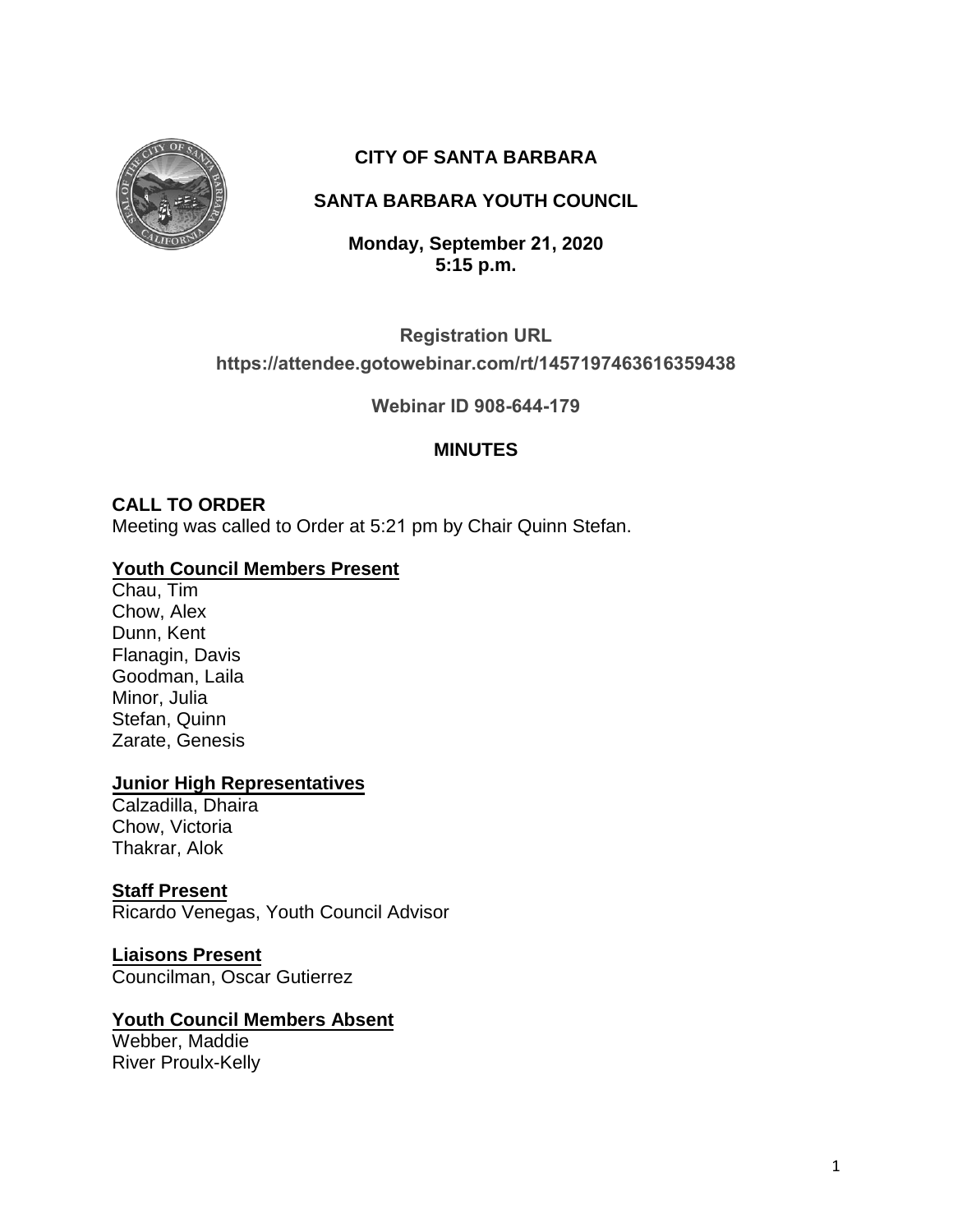#### **PUBLIC COMMENT None**

### **COUNCIL AND STAFF COMMUNICATIONS Ricardo Venegas, Youth Council Advisor**

- Santa Arts Alliance awarded the Spirit of Service Award in the category of Clean Community for their work on the Sun Flower Park
- Six Youth Council applications received
- Continue recruitment of potential members
- Application deadline for recruitment is October 9th

### **Councilman Oscar Gutierrez**

- City Council looking at different options for State Street
- Issue developing between pedestrians and bicyclist and more enforcement required for safety
- One idea is to make a bicycle lane down the middle of state street
- Requesting assistance from Youth Council about reaching out to bicycle clubs and riders in general to request a change in riding behaviors, specifically with regards to recklessness.
- Reach out to City Council with an opinion. We want bicycles on State Street? Be vocal, we want to hear you opinion.
- Helping out the South Coast Sister Cities and we are trying to do a Youth Sisters Cities event in Santa Barbara in February. Could use your help in developing the event. Will provide more information and details as things develop.

#### **NEW BUSINESS**

### **1. Subject: Approval of the Minutes – For Action (Attachment)**

Recommendation: That the Youth Council waive the reading and approve the minutes of the meeting held on August 17, 2020.

It was moved and seconded by Youth Council members Goodman and Dunn respectively, to approve the minutes for the meeting on August 17, 2020. All in favor. Motion carried.

Members Stefan, Chow, Dunn, Goodman, and Chau in favor. Motion carried. Abstain: Members Minor, Flanagin, and Zarate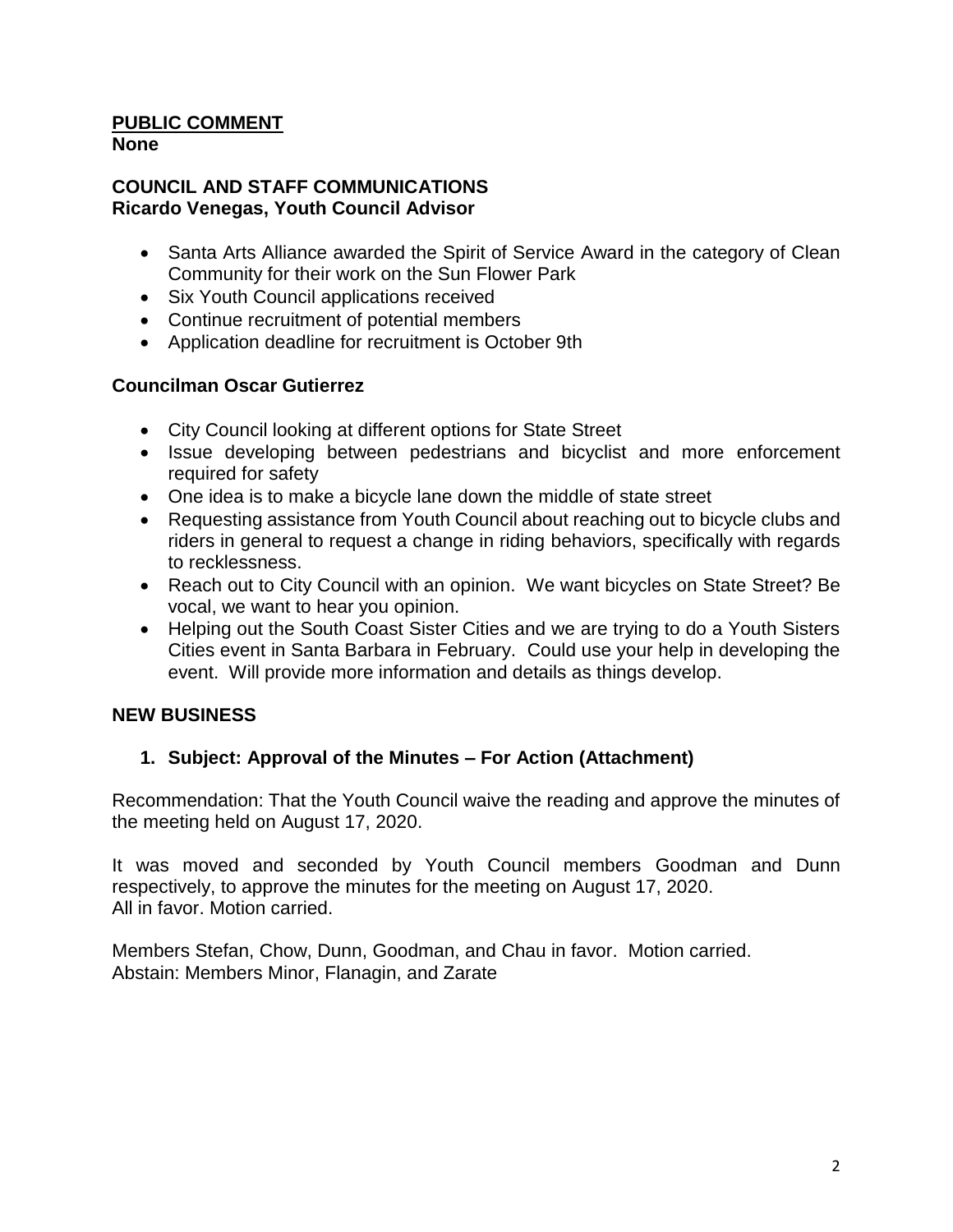## **2. Subject: Youth Council Recruitment Interviews– For Discussion**

Recommendation: That Youth Council discuss Youth Council recruitment interviews:

- Monday, October 19, 2020, at 5:15 p.m.
- Monday, November 2, 2020, at  $5:15$  p.m.

Six applications have been received, including two from current members. Chair Stefan reminded members that they need to apply again if they want to make sure that they keep their current position. Application deadline for recruitment is October 9, 2020. All interviews will be taking place via teleconference. All Youth Council members agreed to continue recruitment efforts.

### **3. Subject: Youth Council Master Calendar – Discussion and Action**

Recommendation: That Youth Council discuss and approve the master calendar for this year's activities, special events, and take action.

Chair Stefan and Vice Chair Minor reviewed the master calendar with all members and reminded all that this will be living document as things are very fluid. Due to Covid-19, most activities and special events will have to be planned with the possibility that things might have to be done virtually. The master calendar will be amended on a regular basis to reflect the addition of new partnerships and activities. Member Goodman recommended that the Youth Council partner with Black Lives Matter committee. All agreed with the current list of activities and special events. Chair Stefan and Vice Chair Minor discussed the three different subcommittees and requested from members to either volunteer to be Chair or Vice Chair of a subcommittee. Official appointments will be made at the next youth council meeting. Stefan and Minor discussed the schedule for the Neighborhood Advisory Council meetings and the Parks and Recreation Commission. Members Flanigan and Davis volunteered to provide a report before the Parks and Recreation Commission on October 28, 2021.

It was moved and seconded by Youth Council members Zarate and Flanigan respectively, to approve this year's Youth Council Master Calendar. All in favor. Motion carried.

Members Stefan, Minor, Chow, Dunn, Flanigin, Goodman, and Chau in favor. Motion carried.

### **4. Subject: Youth Council Updates – For Information Only**

Recommendation: That each Youth Council member take up to two minutes updating the public on specific school related issues or events impacting their respecting school or youth in general.